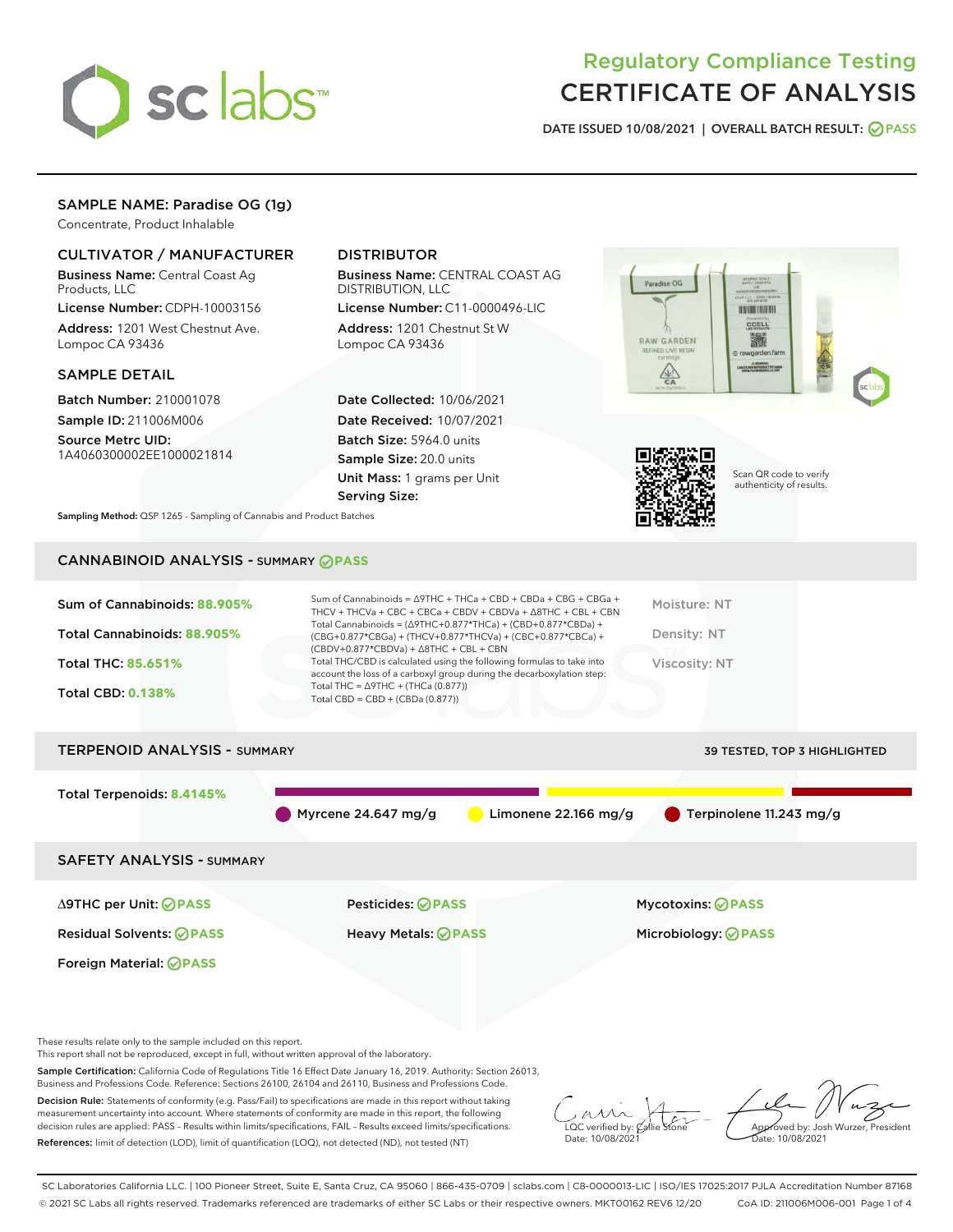



PARADISE OG (1G) | DATE ISSUED 10/08/2021 | OVERALL BATCH RESULT:  $\bigcirc$  PASS

#### CANNABINOID TEST RESULTS - 10/07/2021 2 PASS

Tested by high-performance liquid chromatography with diode-array detection (HPLC-DAD). **Method:** QSP 1157 - Analysis of Cannabinoids by HPLC-DAD

#### TOTAL CANNABINOIDS: **88.905%**

Total Cannabinoids (Total THC) + (Total CBD) + (Total CBG) + (Total THCV) + (Total CBC) + (Total CBDV) + ∆8THC + CBL + CBN

TOTAL THC: **85.651%** Total THC (∆9THC+0.877\*THCa)

TOTAL CBD: **0.138%**

Total CBD (CBD+0.877\*CBDa)

TOTAL CBG: 2.316% Total CBG (CBG+0.877\*CBGa)

TOTAL THCV: 0.61% Total THCV (THCV+0.877\*THCVa)

TOTAL CBC: ND Total CBC (CBC+0.877\*CBCa)

TOTAL CBDV: ND Total CBDV (CBDV+0.877\*CBDVa)

| <b>COMPOUND</b>  | LOD/LOQ<br>(mg/g)          | <b>MEASUREMENT</b><br><b>UNCERTAINTY</b><br>mg/g | <b>RESULT</b><br>(mg/g) | <b>RESULT</b><br>(%) |
|------------------|----------------------------|--------------------------------------------------|-------------------------|----------------------|
| <b>A9THC</b>     | 0.06 / 0.26                | ±29.464                                          | 856.51                  | 85.651               |
| <b>CBG</b>       | 0.06/0.19                  | ±0.913                                           | 23.16                   | 2.316                |
| <b>THCV</b>      | 0.1/0.2                    | ±0.30                                            | 6.1                     | 0.61                 |
| <b>CBN</b>       | 0.1/0.3                    | ±0.12                                            | 1.9                     | 0.19                 |
| <b>CBD</b>       | 0.07/0.29                  | ±0.064                                           | 1.38                    | 0.138                |
| $\triangle$ 8THC | 0.1 / 0.4                  | N/A                                              | <b>ND</b>               | <b>ND</b>            |
| <b>THCa</b>      | 0.05/0.14                  | N/A                                              | <b>ND</b>               | <b>ND</b>            |
| <b>THCVa</b>     | 0.07/0.20                  | N/A                                              | <b>ND</b>               | <b>ND</b>            |
| <b>CBDa</b>      | 0.02 / 0.19                | N/A                                              | <b>ND</b>               | <b>ND</b>            |
| <b>CBDV</b>      | 0.04 / 0.15                | N/A                                              | <b>ND</b>               | <b>ND</b>            |
| <b>CBDVa</b>     | 0.03/0.53                  | N/A                                              | <b>ND</b>               | <b>ND</b>            |
| <b>CBGa</b>      | 0.1 / 0.2                  | N/A                                              | <b>ND</b>               | <b>ND</b>            |
| <b>CBL</b>       | 0.06 / 0.24                | N/A                                              | <b>ND</b>               | <b>ND</b>            |
| <b>CBC</b>       | 0.2 / 0.5                  | N/A                                              | <b>ND</b>               | <b>ND</b>            |
| <b>CBCa</b>      | 0.07/0.28                  | N/A                                              | <b>ND</b>               | <b>ND</b>            |
|                  | <b>SUM OF CANNABINOIDS</b> |                                                  | 889.05 mg/g             | 88.905%              |

**UNIT MASS: 1 grams per Unit**

| ∆9THC per Unit                        | 1120 per-package limit     | 856.51 mg/unit<br><b>PASS</b> |
|---------------------------------------|----------------------------|-------------------------------|
| <b>Total THC per Unit</b>             |                            | 856.51 mg/unit                |
| <b>CBD per Unit</b>                   |                            | $1.38$ mg/unit                |
| <b>Total CBD per Unit</b>             |                            | $1.38$ mg/unit                |
| Sum of Cannabinoids<br>per Unit       |                            | 889.05 mg/unit                |
| <b>Total Cannabinoids</b><br>per Unit |                            | 889.05 mg/unit                |
| <b>MOISTURE TEST RESULT</b>           | <b>DENSITY TEST RESULT</b> | <b>VISCOSITY TEST RESULT</b>  |

Not Tested

Not Tested

Not Tested

## TERPENOID TEST RESULTS - 10/08/2021

Terpene analysis utilizing gas chromatography-flame ionization detection (GC-FID). **Method:** QSP 1192 - Analysis of Terpenoids by GC-FID

| <b>COMPOUND</b>           | LOD/LOQ<br>(mg/g) | <b>MEASUREMENT</b><br><b>UNCERTAINTY</b><br>mg/g | <b>RESULT</b><br>(mg/g)                         | <b>RESULT</b><br>$(\%)$ |
|---------------------------|-------------------|--------------------------------------------------|-------------------------------------------------|-------------------------|
| <b>Myrcene</b>            | 0.008 / 0.025     | ±0.3179                                          | 24.647                                          | 2.4647                  |
| Limonene                  | 0.005 / 0.016     | ±0.3170                                          | 22.166                                          | 2.2166                  |
| Terpinolene               | 0.008 / 0.026     | ±0.2305                                          | 11.243                                          | 1.1243                  |
| $\beta$ Caryophyllene     | 0.004 / 0.012     | ±0.2124                                          | 5.966                                           | 0.5966                  |
| $\beta$ Pinene            | 0.004 / 0.014     | ±0.0426                                          | 3.702                                           | 0.3702                  |
| $\alpha$ Pinene           | 0.005 / 0.017     | ±0.0307                                          | 3.575                                           | 0.3575                  |
| Ocimene                   | 0.011 / 0.038     | ±0.1074                                          | 3.346                                           | 0.3346                  |
| Linalool                  | 0.009 / 0.032     | ±0.0990                                          | 2.606                                           | 0.2606                  |
| $\alpha$ Humulene         | 0.009 / 0.029     | ±0.0481                                          | 1.497                                           | 0.1497                  |
| Fenchol                   | 0.010 / 0.034     | ±0.0454                                          | 1.172                                           | 0.1172                  |
| <b>Terpineol</b>          | 0.016 / 0.055     | ±0.0659                                          | 1.073                                           | 0.1073                  |
| Camphene                  | 0.005 / 0.015     | ±0.0050                                          | 0.435                                           | 0.0435                  |
| trans- $\beta$ -Farnesene | 0.008 / 0.025     | ±0.0153                                          | 0.431                                           | 0.0431                  |
| $\alpha$ Phellandrene     | 0.006 / 0.020     | ±0.0047                                          | 0.343                                           | 0.0343                  |
| 3 Carene                  | 0.005 / 0.018     | ±0.0044                                          | 0.312                                           | 0.0312                  |
| $\alpha$ Terpinene        | 0.005 / 0.017     | ±0.0041                                          | 0.273                                           | 0.0273                  |
| <b>Borneol</b>            | 0.005 / 0.016     | ±0.0088                                          | 0.210                                           | 0.0210                  |
| $\gamma$ Terpinene        | 0.006 / 0.018     | ±0.0033                                          | 0.189                                           | 0.0189                  |
| Caryophyllene<br>Oxide    | 0.010 / 0.033     | ±0.0075                                          | 0.163                                           | 0.0163                  |
| Fenchone                  | 0.009 / 0.028     | ±0.0038                                          | 0.131                                           | 0.0131                  |
| Guaiol                    | 0.009 / 0.030     | ±0.0056                                          | 0.118                                           | 0.0118                  |
| p-Cymene                  | 0.005 / 0.016     | ±0.0025                                          | 0.094                                           | 0.0094                  |
| $\alpha$ Bisabolol        | 0.008 / 0.026     | ±0.0049                                          | 0.091                                           | 0.0091                  |
| Citronellol               | 0.003 / 0.010     | ±0.0041                                          | 0.083                                           | 0.0083                  |
| Nerolidol                 | 0.009 / 0.028     | ±0.0045                                          | 0.071                                           | 0.0071                  |
| Geraniol                  | 0.002 / 0.007     | ±0.0022                                          | 0.049                                           | 0.0049                  |
| Eucalyptol                | 0.006 / 0.018     | ±0.0011                                          | 0.045                                           | 0.0045                  |
| Valencene                 | 0.009 / 0.030     | ±0.0029                                          | 0.042                                           | 0.0042                  |
| Sabinene Hydrate          | 0.006 / 0.022     | ±0.0014                                          | 0.037                                           | 0.0037                  |
| Nerol                     | 0.003 / 0.011     | ±0.0016                                          | 0.035                                           | 0.0035                  |
| Isoborneol                | 0.004 / 0.012     | N/A                                              | <loq< th=""><th><loq< th=""></loq<></th></loq<> | <loq< th=""></loq<>     |
| Sabinene                  | 0.004 / 0.014     | N/A                                              | ND                                              | ND                      |
| (-)-Isopulegol            | 0.005 / 0.016     | N/A                                              | ND                                              | ND                      |
| Camphor                   | 0.006 / 0.019     | N/A                                              | ND                                              | ND                      |
| Menthol                   | 0.008 / 0.025     | N/A                                              | ND                                              | ND                      |
| R-(+)-Pulegone            | 0.003 / 0.011     | N/A                                              | ND                                              | ND                      |
| <b>Geranyl Acetate</b>    | 0.004 / 0.014     | N/A                                              | ND                                              | ND                      |
| $\alpha$ Cedrene          | 0.005 / 0.016     | N/A                                              | ND                                              | ND                      |
| Cedrol                    | 0.008 / 0.027     | N/A                                              | ND                                              | <b>ND</b>               |
| <b>TOTAL TERPENOIDS</b>   |                   |                                                  | 84.145 mg/g                                     | 8.4145%                 |

SC Laboratories California LLC. | 100 Pioneer Street, Suite E, Santa Cruz, CA 95060 | 866-435-0709 | sclabs.com | C8-0000013-LIC | ISO/IES 17025:2017 PJLA Accreditation Number 87168 © 2021 SC Labs all rights reserved. Trademarks referenced are trademarks of either SC Labs or their respective owners. MKT00162 REV6 12/20 CoA ID: 211006M006-001 Page 2 of 4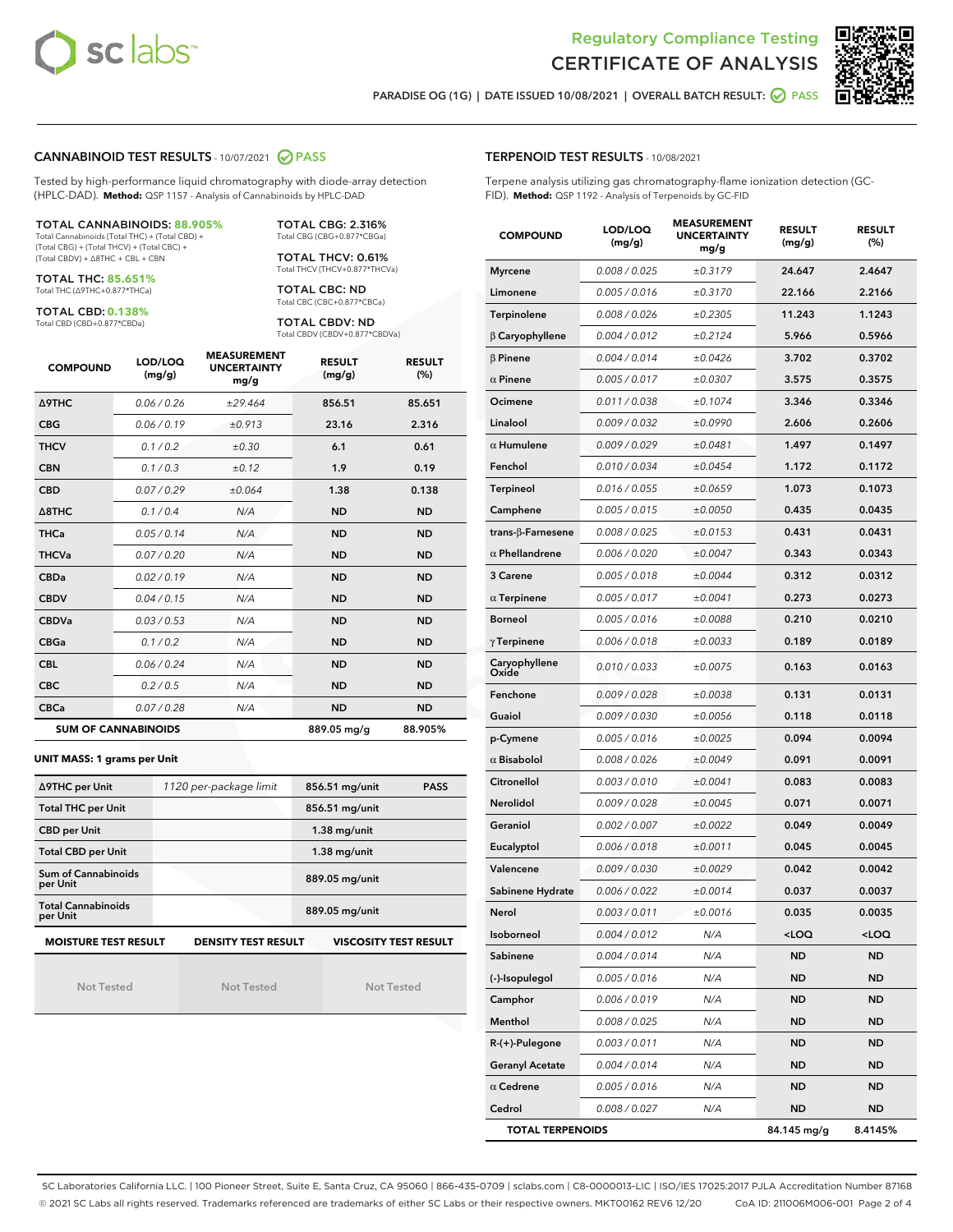



PARADISE OG (1G) | DATE ISSUED 10/08/2021 | OVERALL BATCH RESULT:  $\bigcirc$  PASS

## CATEGORY 1 PESTICIDE TEST RESULTS - 10/07/2021 2 PASS

Pesticide and plant growth regulator analysis utilizing high-performance liquid chromatography-mass spectrometry (HPLC-MS) or gas chromatography-mass spectrometry (GC-MS). \*GC-MS utilized where indicated. **Method:** QSP 1212 - Analysis of Pesticides and Mycotoxins by LC-MS or QSP 1213 - Analysis of Pesticides by GC-MS

| <b>COMPOUND</b>             | LOD/LOQ<br>$(\mu g/g)$ | <b>ACTION</b><br><b>LIMIT</b><br>$(\mu g/g)$ | <b>MEASUREMENT</b><br><b>UNCERTAINTY</b><br>$\mu$ g/g | <b>RESULT</b><br>$(\mu g/g)$ | <b>RESULT</b> |
|-----------------------------|------------------------|----------------------------------------------|-------------------------------------------------------|------------------------------|---------------|
| Aldicarb                    | 0.03 / 0.08            | $\geq$ LOD                                   | N/A                                                   | <b>ND</b>                    | <b>PASS</b>   |
| Carbofuran                  | 0.02/0.05              | $>$ LOD                                      | N/A                                                   | <b>ND</b>                    | <b>PASS</b>   |
| Chlordane*                  | 0.03 / 0.08            | $\ge$ LOD                                    | N/A                                                   | <b>ND</b>                    | <b>PASS</b>   |
| Chlorfenapyr*               | 0.03/0.10              | $>$ LOD                                      | N/A                                                   | <b>ND</b>                    | <b>PASS</b>   |
| Chlorpyrifos                | 0.02 / 0.06            | $\ge$ LOD                                    | N/A                                                   | <b>ND</b>                    | <b>PASS</b>   |
| Coumaphos                   | 0.02 / 0.07            | $\ge$ LOD                                    | N/A                                                   | <b>ND</b>                    | <b>PASS</b>   |
| Daminozide                  | 0.02 / 0.07            | $\ge$ LOD                                    | N/A                                                   | <b>ND</b>                    | <b>PASS</b>   |
| <b>DDVP</b><br>(Dichlorvos) | 0.03/0.09              | $\ge$ LOD                                    | N/A                                                   | <b>ND</b>                    | <b>PASS</b>   |
| Dimethoate                  | 0.03/0.08              | $>$ LOD                                      | N/A                                                   | <b>ND</b>                    | <b>PASS</b>   |
| Ethoprop(hos)               | 0.03/0.10              | $\ge$ LOD                                    | N/A                                                   | <b>ND</b>                    | <b>PASS</b>   |
| Etofenprox                  | 0.02 / 0.06            | $\ge$ LOD                                    | N/A                                                   | <b>ND</b>                    | <b>PASS</b>   |
| Fenoxycarb                  | 0.03/0.08              | $\ge$ LOD                                    | N/A                                                   | <b>ND</b>                    | <b>PASS</b>   |
| Fipronil                    | 0.03/0.08              | $>$ LOD                                      | N/A                                                   | <b>ND</b>                    | <b>PASS</b>   |
| Imazalil                    | 0.02 / 0.06            | $\ge$ LOD                                    | N/A                                                   | <b>ND</b>                    | <b>PASS</b>   |
| <b>Methiocarb</b>           | 0.02 / 0.07            | $\ge$ LOD                                    | N/A                                                   | <b>ND</b>                    | <b>PASS</b>   |
| Methyl<br>parathion         | 0.03/0.10              | $\ge$ LOD                                    | N/A                                                   | <b>ND</b>                    | <b>PASS</b>   |
| <b>Mevinphos</b>            | 0.03/0.09              | $>$ LOD                                      | N/A                                                   | <b>ND</b>                    | <b>PASS</b>   |
| Paclobutrazol               | 0.02 / 0.05            | $\ge$ LOD                                    | N/A                                                   | <b>ND</b>                    | <b>PASS</b>   |
| Propoxur                    | 0.03/0.09              | $\ge$ LOD                                    | N/A                                                   | <b>ND</b>                    | <b>PASS</b>   |
| Spiroxamine                 | 0.03 / 0.08            | $\ge$ LOD                                    | N/A                                                   | <b>ND</b>                    | <b>PASS</b>   |
| Thiacloprid                 | 0.03/0.10              | $\ge$ LOD                                    | N/A                                                   | <b>ND</b>                    | <b>PASS</b>   |

## CATEGORY 2 PESTICIDE TEST RESULTS - 10/07/2021 @ PASS

| <b>COMPOUND</b>          | LOD/LOQ<br>$(\mu g/g)$ | <b>ACTION</b><br><b>LIMIT</b><br>$(\mu g/g)$ | <b>MEASUREMENT</b><br><b>UNCERTAINTY</b><br>$\mu$ g/g | <b>RESULT</b><br>$(\mu g/g)$ | <b>RESULT</b> |
|--------------------------|------------------------|----------------------------------------------|-------------------------------------------------------|------------------------------|---------------|
| Abamectin                | 0.03/0.10              | 0.1                                          | N/A                                                   | <b>ND</b>                    | <b>PASS</b>   |
| Acephate                 | 0.02/0.07              | 0.1                                          | N/A                                                   | <b>ND</b>                    | <b>PASS</b>   |
| Acequinocyl              | 0.02/0.07              | 0.1                                          | N/A                                                   | <b>ND</b>                    | <b>PASS</b>   |
| Acetamiprid              | 0.02/0.05              | 0.1                                          | N/A                                                   | <b>ND</b>                    | <b>PASS</b>   |
| Azoxystrobin             | 0.02/0.07              | 0.1                                          | N/A                                                   | <b>ND</b>                    | <b>PASS</b>   |
| <b>Bifenazate</b>        | 0.01/0.04              | 0.1                                          | N/A                                                   | <b>ND</b>                    | <b>PASS</b>   |
| <b>Bifenthrin</b>        | 0.02 / 0.05            | 3                                            | N/A                                                   | <b>ND</b>                    | <b>PASS</b>   |
| <b>Boscalid</b>          | 0.03/0.09              | 0.1                                          | N/A                                                   | <b>ND</b>                    | <b>PASS</b>   |
| Captan                   | 0.19/0.57              | 0.7                                          | N/A                                                   | <b>ND</b>                    | <b>PASS</b>   |
| Carbaryl                 | 0.02/0.06              | 0.5                                          | N/A                                                   | <b>ND</b>                    | <b>PASS</b>   |
| Chlorantranilip-<br>role | 0.04/0.12              | 10                                           | N/A                                                   | <b>ND</b>                    | <b>PASS</b>   |
| Clofentezine             | 0.03/0.09              | 0.1                                          | N/A                                                   | <b>ND</b>                    | <b>PASS</b>   |

## CATEGORY 2 PESTICIDE TEST RESULTS - 10/07/2021 continued

| <b>COMPOUND</b>               | LOD/LOQ<br>(µg/g) | <b>ACTION</b><br><b>LIMIT</b><br>$(\mu g/g)$ | <b>MEASUREMENT</b><br><b>UNCERTAINTY</b><br>µg/g | <b>RESULT</b><br>$(\mu g/g)$ | <b>RESULT</b> |
|-------------------------------|-------------------|----------------------------------------------|--------------------------------------------------|------------------------------|---------------|
| Cyfluthrin                    | 0.12 / 0.38       | $\overline{\mathcal{L}}$                     | N/A                                              | <b>ND</b>                    | <b>PASS</b>   |
| Cypermethrin                  | 0.11 / 0.32       | 1                                            | N/A                                              | <b>ND</b>                    | <b>PASS</b>   |
| <b>Diazinon</b>               | 0.02 / 0.05       | 0.1                                          | N/A                                              | <b>ND</b>                    | <b>PASS</b>   |
| Dimethomorph                  | 0.03 / 0.09       | 2                                            | N/A                                              | <b>ND</b>                    | <b>PASS</b>   |
| Etoxazole                     | 0.02 / 0.06       | 0.1                                          | N/A                                              | <b>ND</b>                    | <b>PASS</b>   |
| Fenhexamid                    | 0.03 / 0.09       | 0.1                                          | N/A                                              | <b>ND</b>                    | <b>PASS</b>   |
| Fenpyroximate                 | 0.02 / 0.06       | 0.1                                          | N/A                                              | <b>ND</b>                    | <b>PASS</b>   |
| Flonicamid                    | 0.03 / 0.10       | 0.1                                          | N/A                                              | <b>ND</b>                    | <b>PASS</b>   |
| Fludioxonil                   | 0.03 / 0.10       | 0.1                                          | N/A                                              | <b>ND</b>                    | <b>PASS</b>   |
| Hexythiazox                   | 0.02 / 0.07       | 0.1                                          | N/A                                              | <b>ND</b>                    | <b>PASS</b>   |
| Imidacloprid                  | 0.04 / 0.11       | 5                                            | N/A                                              | <b>ND</b>                    | <b>PASS</b>   |
| Kresoxim-methyl               | 0.02 / 0.07       | 0.1                                          | N/A                                              | <b>ND</b>                    | <b>PASS</b>   |
| Malathion                     | 0.03 / 0.09       | 0.5                                          | N/A                                              | <b>ND</b>                    | <b>PASS</b>   |
| Metalaxyl                     | 0.02 / 0.07       | $\overline{c}$                               | N/A                                              | <b>ND</b>                    | <b>PASS</b>   |
| Methomyl                      | 0.03 / 0.10       | $\mathbf{1}$                                 | N/A                                              | <b>ND</b>                    | <b>PASS</b>   |
| Myclobutanil                  | 0.03 / 0.09       | 0.1                                          | N/A                                              | <b>ND</b>                    | <b>PASS</b>   |
| Naled                         | 0.02 / 0.07       | 0.1                                          | N/A                                              | <b>ND</b>                    | <b>PASS</b>   |
| Oxamyl                        | 0.04 / 0.11       | 0.5                                          | N/A                                              | <b>ND</b>                    | <b>PASS</b>   |
| Pentachloronitro-<br>benzene* | 0.03 / 0.09       | 0.1                                          | N/A                                              | <b>ND</b>                    | <b>PASS</b>   |
| Permethrin                    | 0.04 / 0.12       | 0.5                                          | N/A                                              | <b>ND</b>                    | <b>PASS</b>   |
| Phosmet                       | 0.03 / 0.10       | 0.1                                          | N/A                                              | <b>ND</b>                    | <b>PASS</b>   |
| Piperonylbu-<br>toxide        | 0.02 / 0.07       | 3                                            | N/A                                              | <b>ND</b>                    | <b>PASS</b>   |
| Prallethrin                   | 0.03 / 0.08       | 0.1                                          | N/A                                              | <b>ND</b>                    | <b>PASS</b>   |
| Propiconazole                 | 0.02 / 0.07       | 0.1                                          | N/A                                              | <b>ND</b>                    | <b>PASS</b>   |
| Pyrethrins                    | 0.04 / 0.12       | 0.5                                          | N/A                                              | <b>ND</b>                    | <b>PASS</b>   |
| Pyridaben                     | 0.02 / 0.07       | 0.1                                          | N/A                                              | <b>ND</b>                    | <b>PASS</b>   |
| Spinetoram                    | 0.02 / 0.07       | 0.1                                          | N/A                                              | <b>ND</b>                    | <b>PASS</b>   |
| Spinosad                      | 0.02 / 0.07       | 0.1                                          | N/A                                              | <b>ND</b>                    | <b>PASS</b>   |
| Spiromesifen                  | 0.02 / 0.05       | 0.1                                          | N/A                                              | <b>ND</b>                    | <b>PASS</b>   |
| Spirotetramat                 | 0.02 / 0.06       | 0.1                                          | N/A                                              | <b>ND</b>                    | <b>PASS</b>   |
| Tebuconazole                  | 0.02 / 0.07       | 0.1                                          | N/A                                              | <b>ND</b>                    | <b>PASS</b>   |
| Thiamethoxam                  | 0.03 / 0.10       | 5                                            | N/A                                              | <b>ND</b>                    | <b>PASS</b>   |
| Trifloxystrobin               | 0.03 / 0.08       | 0.1                                          | N/A                                              | <b>ND</b>                    | <b>PASS</b>   |

SC Laboratories California LLC. | 100 Pioneer Street, Suite E, Santa Cruz, CA 95060 | 866-435-0709 | sclabs.com | C8-0000013-LIC | ISO/IES 17025:2017 PJLA Accreditation Number 87168 © 2021 SC Labs all rights reserved. Trademarks referenced are trademarks of either SC Labs or their respective owners. MKT00162 REV6 12/20 CoA ID: 211006M006-001 Page 3 of 4